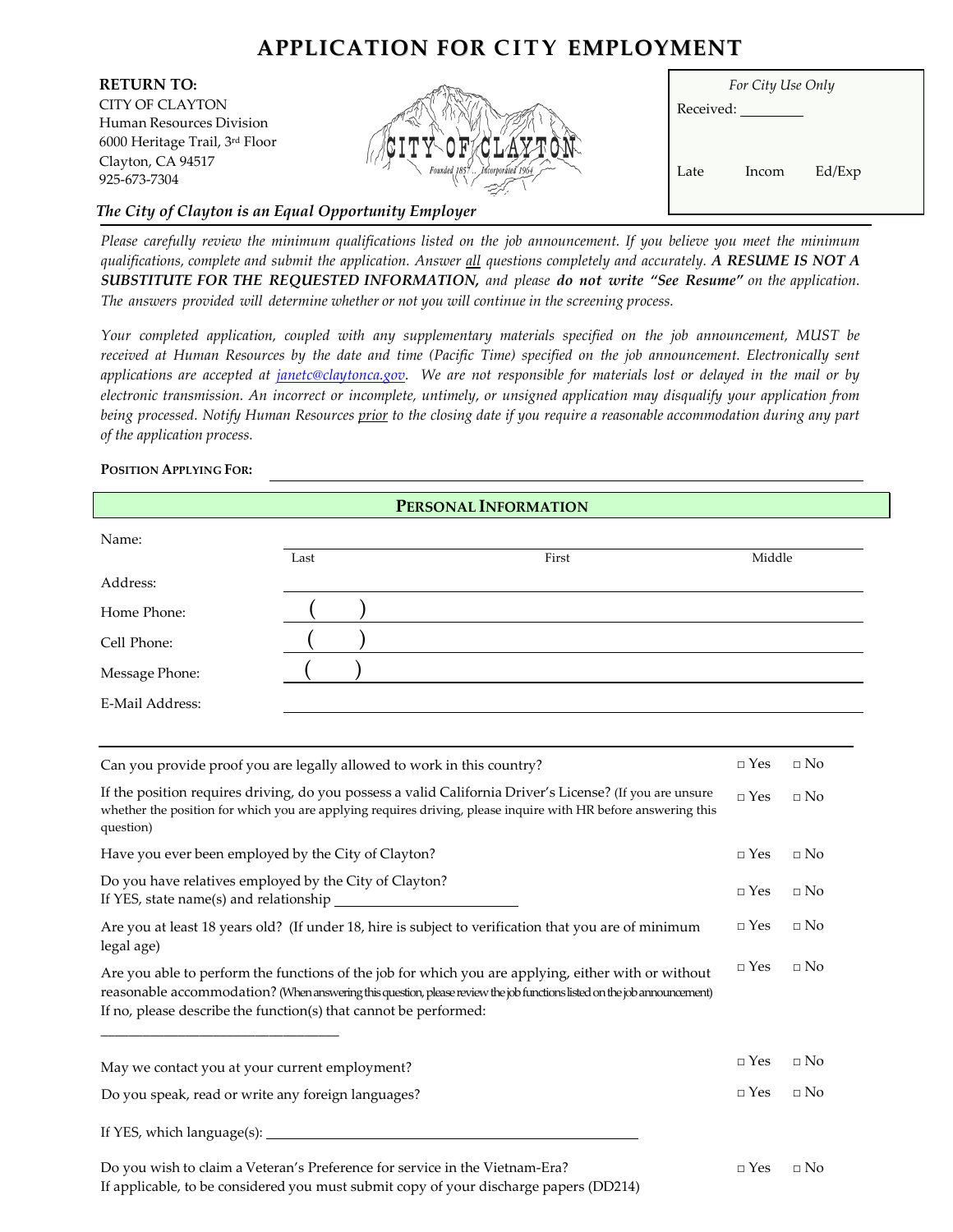#### **BACKGROUND**

#### **Background Acknowledgement**

As part of the employment process, you may be required to undergo a background investigation. You understand that by checking "Yes," you consent to the City of Clayton performing any applicable background investigation relevant to the position. You also understand that any information obtained as part of this process will remain confidential to the extent possible and will not necessarily preclude you from employment.

**Pursuant to state law the City of Clayton no longer requests conviction information or (for those who will be driving in connection with assigned duties) proof of safe driving record at the time of application submission.**

Only candidates who receive a conditional offer of employment will be required to provide conviction information to Human Resources. Conviction information will still be required with initial application for any position where a criminal background check is required by law

Upon request for conviction information by the City, recipients of a conditional offer of employment will be required to disclose pertinent criminal history. The failure to disclose pertinent misdemeanor or felony convictions will result in denial of employment. Those who receive conditional offers are subject to being fingerprinted to verify criminal history prior to starting employment.

### **Resignation Discharge/Release**

| Have you ever been rejected during a probationary period, discharged, or forced to resign from any | $\Box$ Yes |
|----------------------------------------------------------------------------------------------------|------------|
| employment within the last twenty (20) years? If YES, give the name of the employer(s), reason you |            |
| were provided for each release, and dates of employment. If answer is YES, it is not necessarily   |            |
| a bar to employment. Each case is given individual consideration based on the job relatedness and  |            |
| other relevant considerations.                                                                     |            |

Employer(s): and reason(s):

#### \_\_\_\_\_\_\_\_\_\_\_\_\_\_\_\_\_\_\_\_\_\_\_\_\_\_\_\_\_\_\_\_\_\_\_\_\_\_\_\_\_\_\_\_\_\_\_\_\_\_\_\_\_\_\_\_\_\_\_\_\_\_\_\_\_\_\_\_\_\_\_\_\_\_\_\_\_\_\_\_\_\_\_\_\_\_\_\_\_\_\_\_\_\_\_\_\_\_\_\_ **EDUCATION, TRAINING, AND EXPERIENCE**

 *Describe fully any business, trade, or other formal education (verification from the institution may be requested)*

| Select the Highest Grade Completed                 | Name of School                                                                                                      | Location (City, State) |                                       | Graduate                   |
|----------------------------------------------------|---------------------------------------------------------------------------------------------------------------------|------------------------|---------------------------------------|----------------------------|
| $\square$ 9 $\square$ 10 $\square$ 11 $\square$ 12 |                                                                                                                     |                        | $\sqcap$ Yes                          | $\sqcap$ No <sup>*</sup> I |
|                                                    | * If "No," do you have a G.E.D., California High School Proficiency Certificate or equivalent? $\Box$ Yes $\Box$ No |                        |                                       |                            |
|                                                    |                                                                                                                     |                        | $N_{\alpha}$ of $\text{L}_{\alpha}$ : |                            |

| <b>College, Business or Trade School Attended</b> | <b>Dates</b> | Degree | <b>Major Subject(s)</b> | No. of Units<br>Completed |
|---------------------------------------------------|--------------|--------|-------------------------|---------------------------|
|                                                   |              |        |                         |                           |
|                                                   |              |        |                         |                           |
|                                                   |              |        |                         |                           |

**Computer Literacy:** Check the software you are adept at using or are skilled in:

| $\Box$ | Windows   | m. | Excel          | $\Box$ Other: |
|--------|-----------|----|----------------|---------------|
|        | □ Outlook |    | $\Box$ MS Word | $\Box$ Other: |

□ PowerPoint

Describe fully any job-related skills, knowledge, special training, certificates or licenses you may possess which are relevant to the position applied for. (Attach additional sheets, as necessary).

□ Yes □ No

 $\square$  No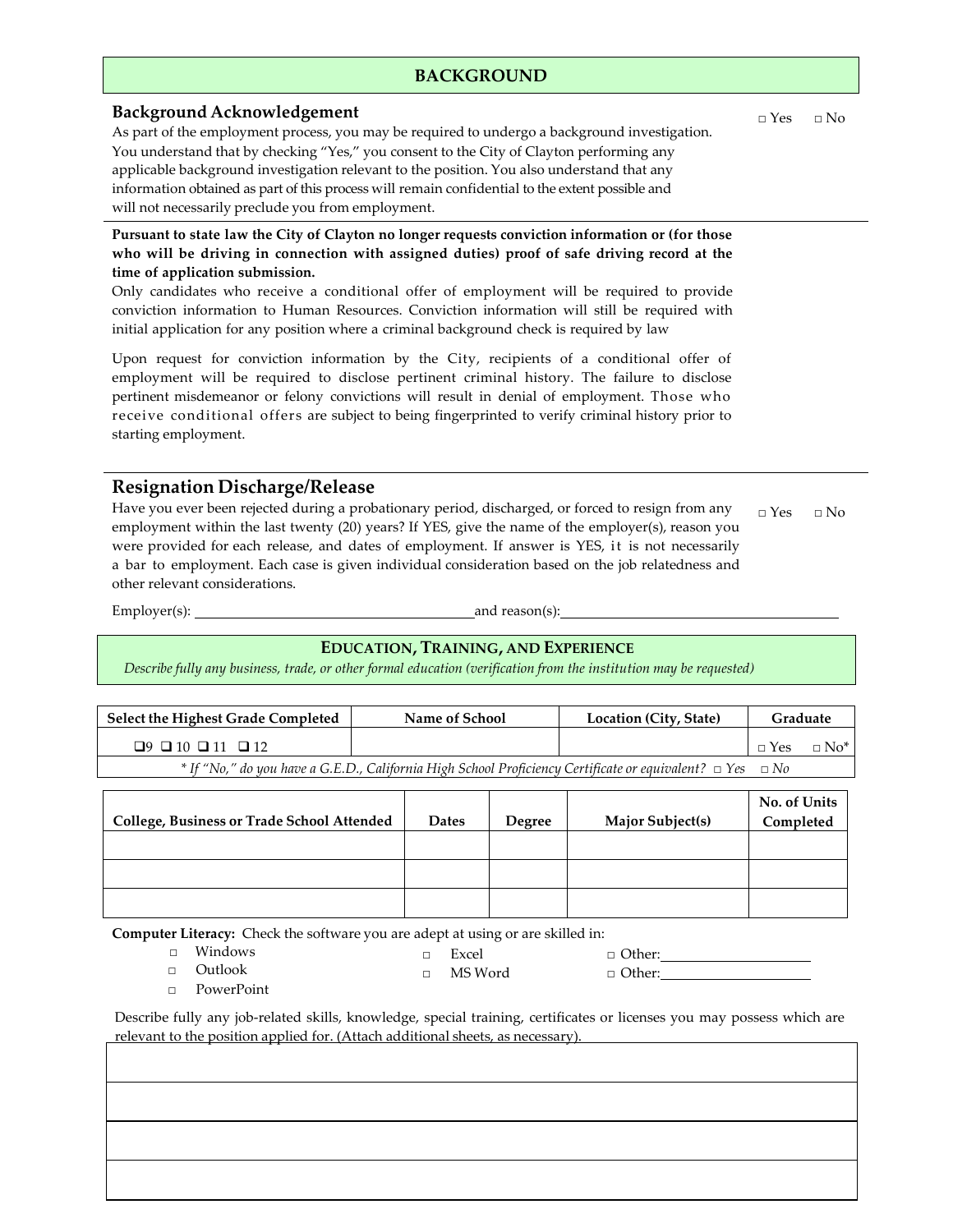## **EMPLOYMENT HISTORY**

In the space below, give your complete record of employment during the last fifteen (15) years. Start with your current or most recent position and work back. List your positions in the order you held them. Explain all gaps in employment. If you wish, you may include relative experience more than fifteen years ago by using additional sheets, as necessary. Voluntary non‐paid experience will be considered if job related. A resume or other supporting documentation may be attached, but it may **not** be used as a substitute for completing this section. Please do not leave any line blank.

| FROM (MO/YR):                               | TO $(MO/YR)$ : | <b>EMPLOYER:</b> | TITLE:                    |
|---------------------------------------------|----------------|------------------|---------------------------|
| TOTAL LENGTH OF EMPLOYMENT:                 |                | <b>ADDRESS:</b>  |                           |
| <b>HOURS PER WEEK:</b>                      |                | <b>DUTIES:</b>   |                           |
|                                             |                |                  |                           |
| NAME OF SUPERVISOR AND PHONE NO:            |                |                  | NO. EMPLOYEES SUPERVISED: |
| REASON FOR LEAVING OR SEEKING A JOB CHANGE: |                |                  |                           |

| FROM (MO/YR):                                                 | TO $(MO/YR)$ : | <b>EMPLOYER:</b> | TITLE: |
|---------------------------------------------------------------|----------------|------------------|--------|
| TOTAL LENGTH OF EMPLOYMENT:                                   |                | <b>ADDRESS:</b>  |        |
| <b>HOURS PER WEEK:</b>                                        |                | <b>DUTIES:</b>   |        |
| NO. EMPLOYEES SUPERVISED:<br>NAME OF SUPERVISOR AND PHONE NO: |                |                  |        |
| REASON FOR LEAVING OR SEEKING A JOB CHANGE:                   |                |                  |        |

| NO. EMPLOYEES SUPERVISED:                   |  |  |
|---------------------------------------------|--|--|
|                                             |  |  |
| REASON FOR LEAVING OR SEEKING A JOB CHANGE: |  |  |
|                                             |  |  |

ADDITIONAL RELEVANT INFORMATION: (Attach other sheets, as necessary)